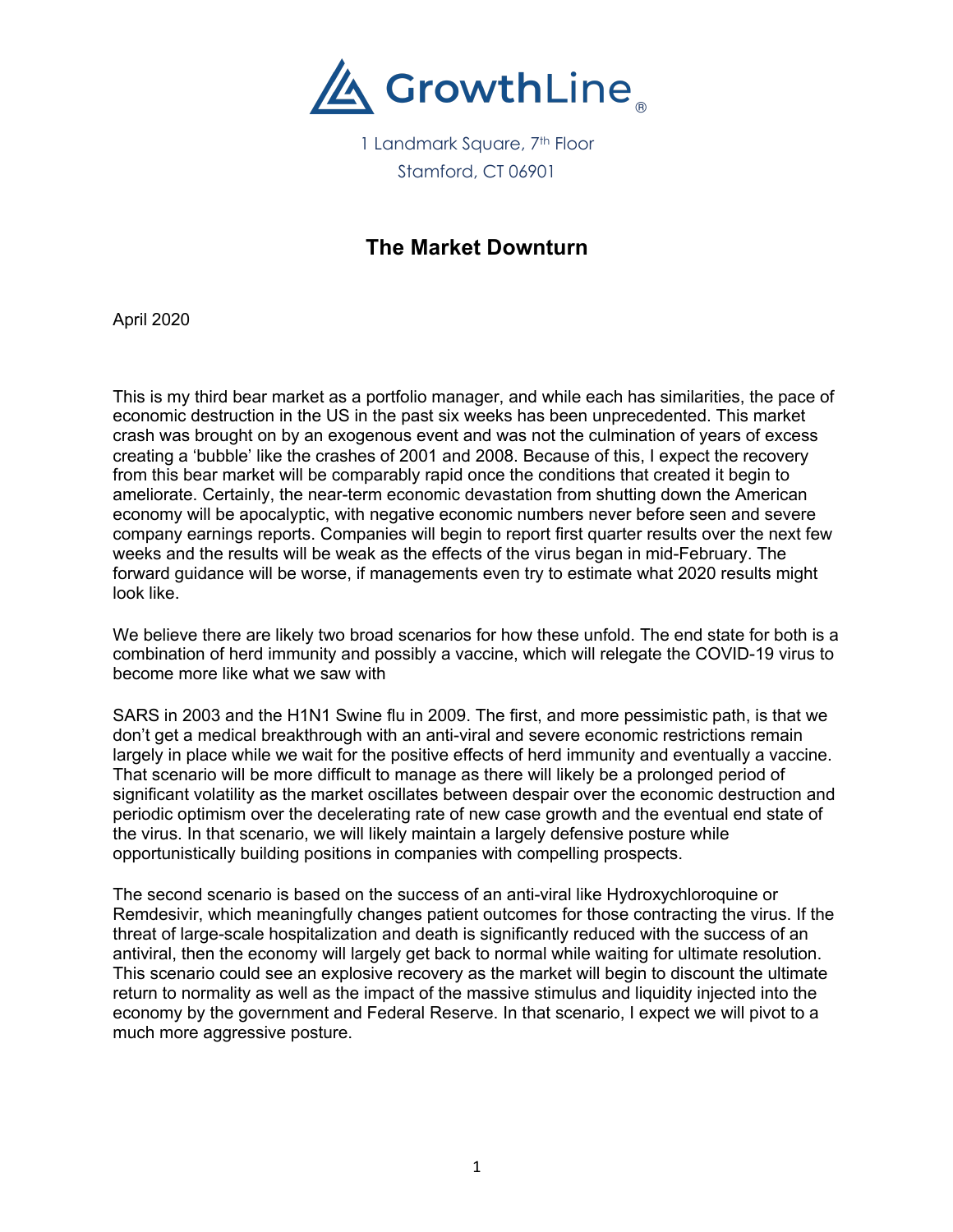

1 Landmark Square, 7<sup>th</sup> Floor Stamford, CT 06901

Bear markets create significant opportunity in individual stocks as market selloffs are usually not discriminating and the vast majority of stocks head lower with the market. In fact, this bear market saw record high correlation of stock price returns as you can see in the chart below.



Source: Cornerstone Macro

Innovative companies continue their progress of creating and penetrating new markets as they move along their adoption curves and many of them have seen their share prices meaningfully compress. We continue to build our 'wish list' of companies that we believe will become multiples of their current size over the next several years and are selectively building positions in those where we find the risk and reward compelling while evaluating how the virus scenarios play out. The legal US cannabis industry is one area we are currently finding opportunity, which we discuss below.

## **CANNABIS**

The cannabis industry today reminds me to some extent of when I first started as an analyst at Salomon Brothers in 1997 following the gaming industry. In the mid 1990's, different US states were legalizing casino gambling, with no federal oversight, and the young industry was volatile but growing rapidly. Similar to cannabis today, casino gaming was then coming out of the shadows and into the mainstream. Today, casino gambling is legal in 30 states and is a fairly mature industry. Cannabis, while still a Schedule 1 illegal drug at the federal level, is now legal in 33 states for medical use and in 11 states for adult (recreational) use. We believe the cannabis industry is at the very beginning of its life cycle, offering some compelling early-stage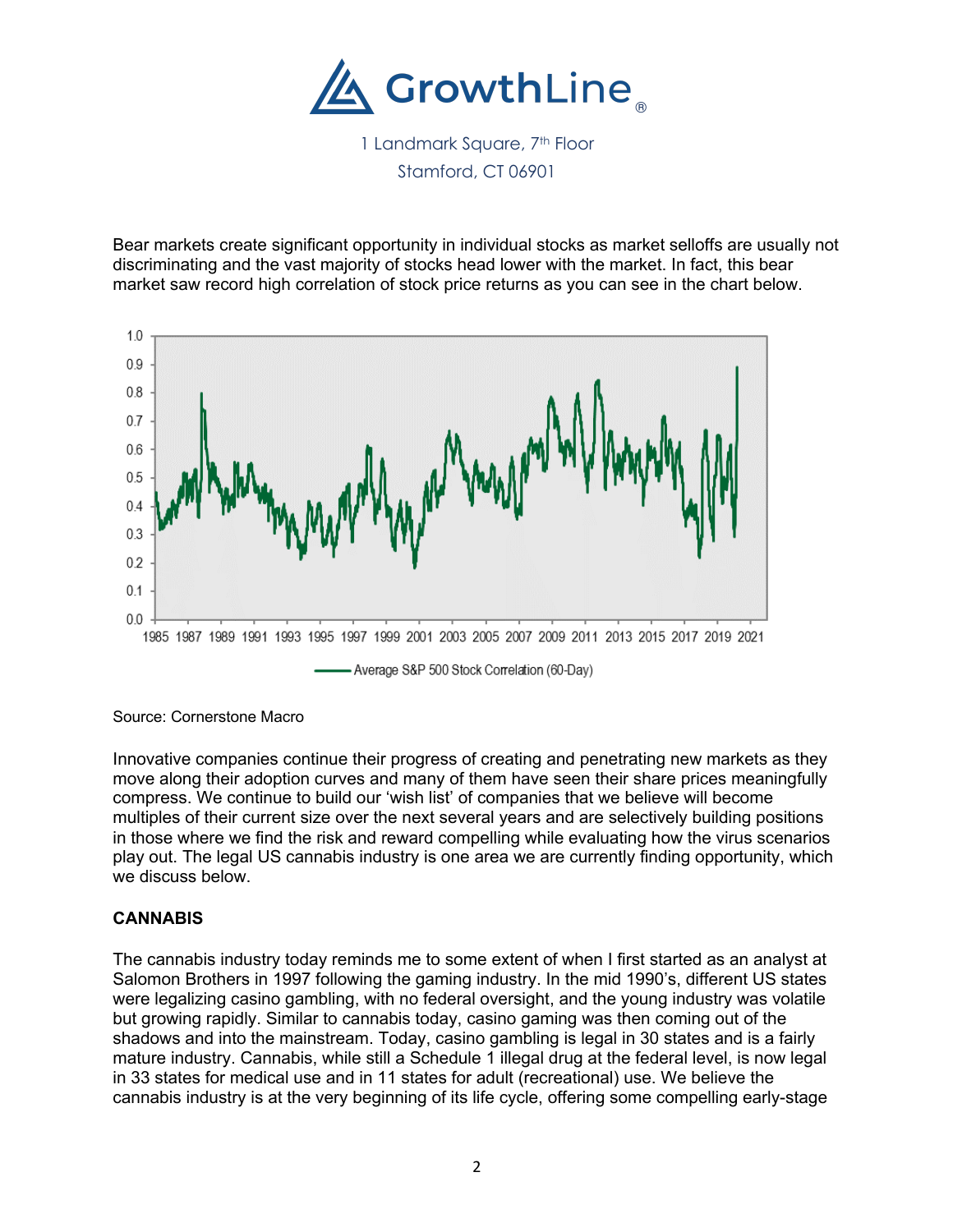

1 Landmark Square, 7<sup>th</sup> Floor Stamford, CT 06901

investment opportunities. We've made two investments related to cannabis, Trulieve Cannabis Corp and Innovative Industrial Properties, Inc.

Trulieve is a vertically integrated cannabis company based in Florida with 45 locations in its home Florida market, which is a medical use only state. Trulieve manages all aspects of its cannabis business from "seed to sale". It grows its own plants, creates derived products, and distributes and sells in its own licensed stores. Despite having only 19% of the Florida retail distribution, Trulieve captures nearly 50% of the market largely because of its strong branding and excellent management team. The company is in the early stages of establishing a presence in Massachusetts, Connecticut and California, focusing on states with a limited number of available licenses and large medical patient population. The company is growing quickly, with sales growing to \$79.4 million for the quarter ending in December 2019, an increase of 122% compared to the previous year. In contrast to much of its competition, Trulieve has an attractive balance sheet and is the most profitable public cannabis company in the US, with EBITDA margins of 56% in the last quarter.

As a regulated industry, the State of Florida publishes weekly sales figures, giving us the ability to monitor the company's progress nearly real time. Below is a chart showing the sales trend in Florida over the past year. The demand trends in Florida so far remain unaffected by COVID-19.



Innovative Industrial Properties (IIPR) is our other cannabis related investment. Founded in 2016, IIPR is the only publicly traded Real Estate Investment Trust (REIT) serving the cannabis industry. The company typically acquires properties from licensed operators and leases them back to the companies over 10 to 20- year terms. The company works predominately with the